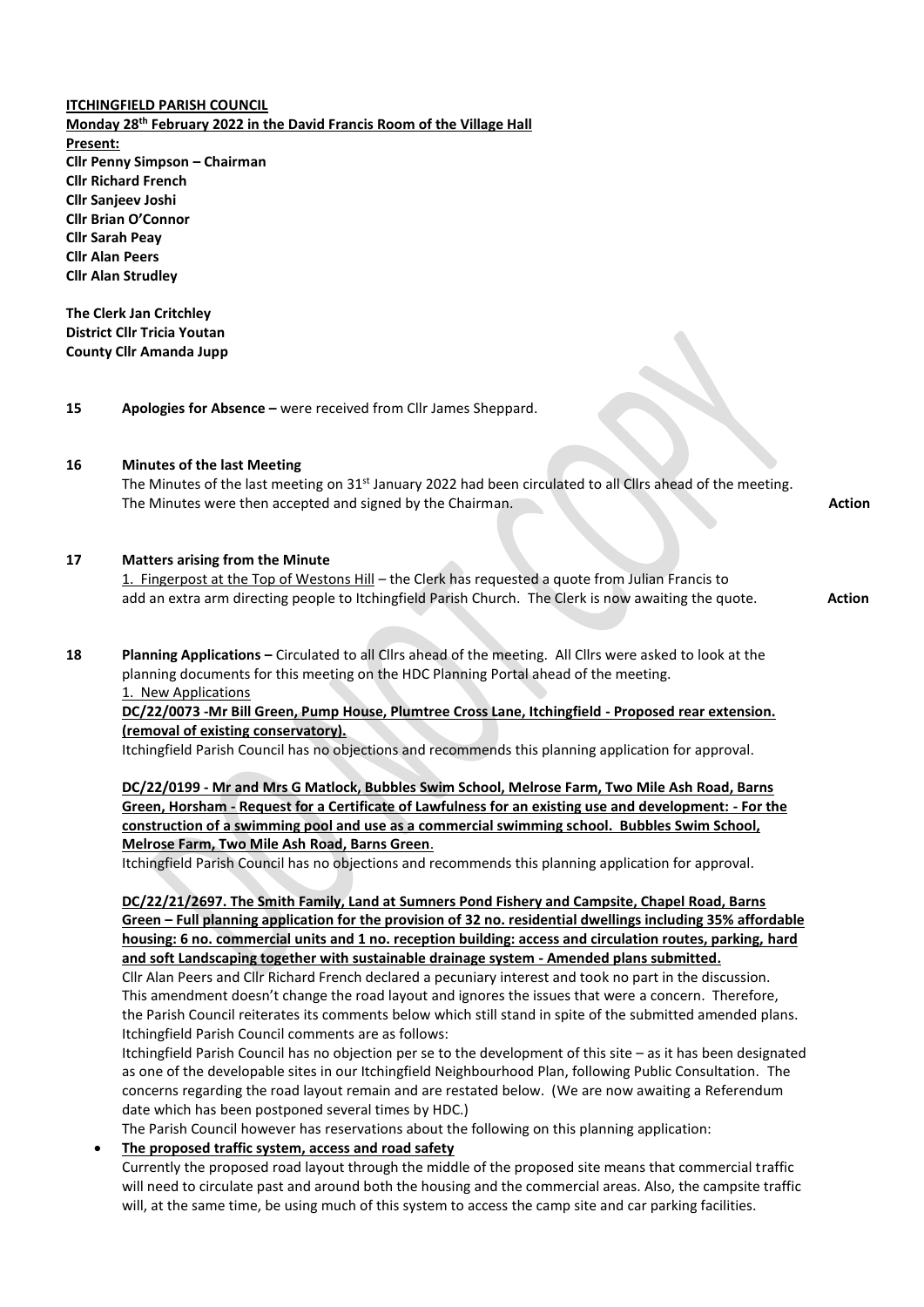The Reception and Parking should have its own entrance and not be included in the designated site within the Neighbourhood Plan. This access is also used by pedestrians.

- **And**
- **Grade II Listed Building** due to the close proximity of a Grade II Listed Building, Little Slaughterford, provision must be made for adequate screening to be put in place to protect its amenity and status.

Concerns have been expressed by some nearby residents, including possible Light Pollution and the effect on Parsons Brook which is nearby and runs through much of the Parish. These Householders have been encouraged to contact HDC direct with their concerns.

IN ADDITION, Itchingfield Parish Council would not want to see any damage done to the new footpath that has been recently installed by WSCC in Chapel Road and would want assurance from the Developer that any damage to the footpath would be reinstated.

### **DC/22/0140 - Stephen Webley, Oakside, Valewood Lane, Barns Green - To create a new parking and turning area, new access to the highway, Valewood Lane. To change the use of land in front of Oakside from current use to residential land.**

The application states that work has not started, however, the mature trees and shrubs shown in the existing plan have all been felled. If the applicant has not sought advice from HDC, the Parish Council is not sure that a change of use of the marked land is the correct way to enable what is essentially a 'crossover'. The land could belong to WSCC who would need to give permission for the 'crossover'.

Itchingfield Parish Council has no objections and recommends this planning application for approval subject to resolution of the status of the 'crossover' land.

# **DC/22/0224 -Mr Alistair Copley, Stable House, Marlands Park, Barns Green - To vary Condition 18 of original permitted planning application DC/14/1358 which concerns the retention of those domestic curtilages permitted in the application.**

The actual land required for the proposed swimming pool is minimal, but the application shows much of the current curtilage as needing to be changed from agricultural to domestic use. The size of this increased domestic curtilage is not unreasonable for the substantial Stable House, but would possibly further render impractical the use of the land as a whole for meaningful agricultural use.

That said, Itchingfield Parish Council has no objections and recommends for approval.

# **DC/22/0206 - Mr John Crawford, Bear Lodge, Bashurst Hill, Itchingfield – Planning Application to confirm the Use of a building as a single dwelling house which began more than four years before the date of this application. Application for a Lawful Development Certificate.**

Itchingfield Parish Council has no objections and recommends this planning application for approval.

**DC/21/1141 – Kingfisher Farm – a revised drainage strategy has been received for this planning application.** Itchingfield Parish Council representation for this revised drainage strategy will be forwarded to HDC Planning shortly, following further enquiries and consultation with DMH Stallard.

The Clerk to send representations to HDC. **Action** 

# **19 Report by County and District Councillors –**

District Council Tricia Youtan gave the following report:

- 1. Tricia reported that she had had a meeting with Barbara Childs and Emma Parkes at HDC specifically to discuss Kingfisher Farm following her letter to them. Points discussed included the fact that the planning application was validated so quickly and compliance had not been followed.
- 2. Tricia said that all planning applications have currently ground to a halt due to the Water Neutrality issue.
- 3. Tricia said that the new Leader of the Council Jonathan Chowen is proving to be environmentally friendly in his views with regard to planning and suggesting to developers to build more bungalows so that large houses can be freed up.,

### County Cllr Amanda Jupp gave the following report:

1. Amanda reported that she had called an on-site meeting with the Chairman and Cllr Richard French to look at the proposal for the School Crossing near to the crossroads in the centre of Barns Green. The Field Committee of the Trust was represented and a few residents also attended. Plans for this proposal have finally come through after 18 months and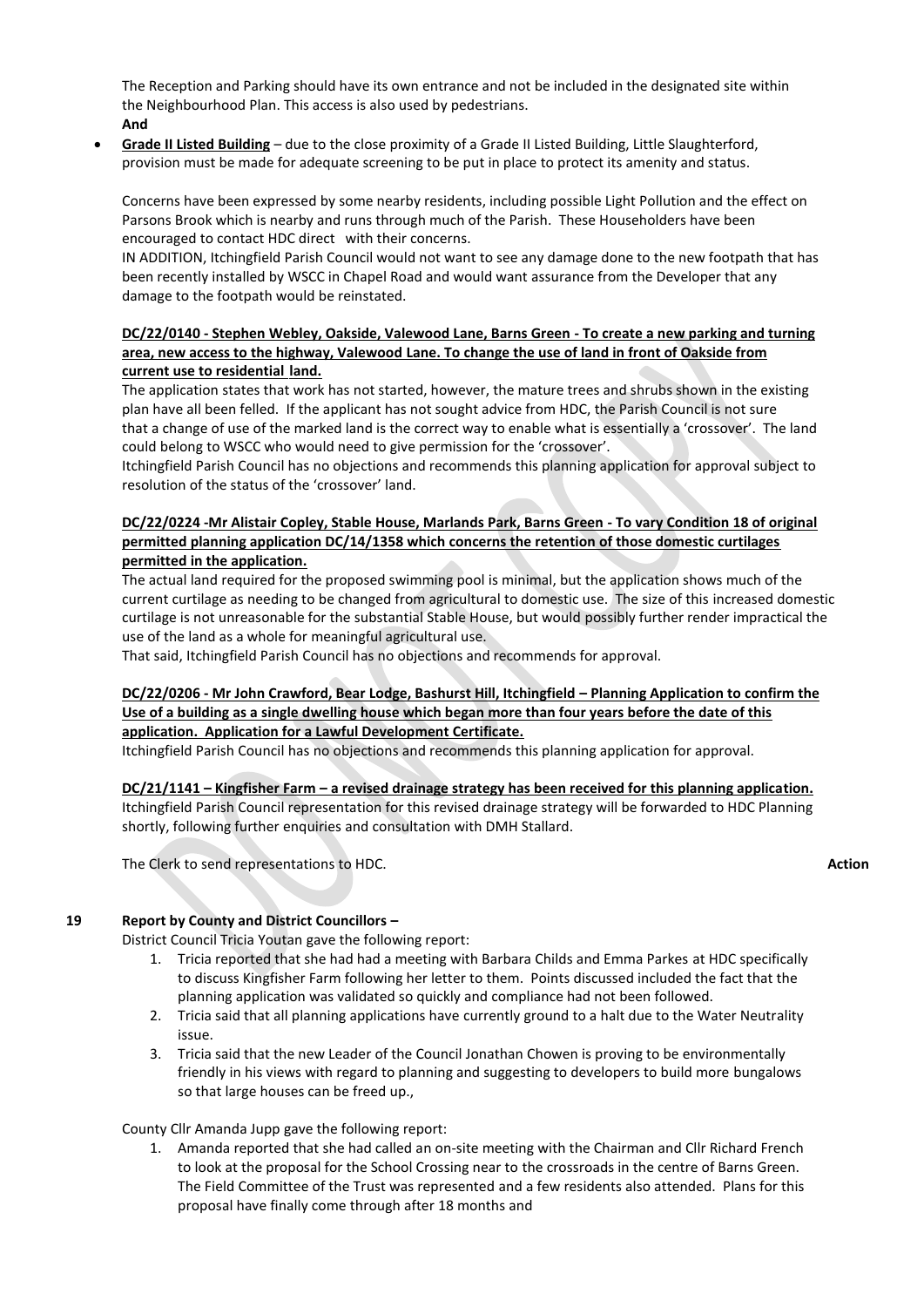Amanda needs to give her approval before this proposal goes to the next stage of the consultation. Following this meeting, Amanda will go back to the WSCC with amendments. Amanda said that she fully supports the proposal. **Action** 

- 2. Amanda said that she has reported the bad stretch of road on Weston's Hill near to Shelley's Wood and said that this job was originally raised by the WSCC in April 2020. She is now chasing this up as a matter of urgency with the Director of Highways. **Action**
- 3. Amanda said she is trying to get a date from the WSCC as to when they are going to clear the drains In Chapel Road. **Action**
- 4. Amanda said that she had been copied in on an email concerning an incident at the crossroads in Barns Green when a Tesco's van went straight across without stopping. Amanda said that she is going to request 'white lines' at the crossroads. Amanda said that if you know of any others areas that require 'white lines' to let her know. **Action**
- 5. Finally, Amanda reported that the WSCC has approved its budget of £650m of which £216m is for Adult Social Care.

### **20 Highways**

1. Operation Watershed - the Parish Council has now received both the Landowners Consent Forms for Fulfords Hill and Valewood Lane. The Operation Watershed Application Forms will be sent off once the forms have been signed by our County Cllr Amanda Jupp this evening. **Action** 

### **21 Local Traffic and Roads**

Cllr Richard French gave the following update:

- 1. Richard said that he has met with the Barns Green School Governors and one of the subjects discussed was the school crossing.
- 2. Richard said that he had planned to have the SID's proposal ready to circulate by this meeting, but the proposal will be ready very shortly. He said he had written to three companies for quotes
- 3. Richard said that the Barns Green School has put a link to the Twitter Feed for the Local Traffic and Roads on their Newsletter.
- 4. Richard said he attended a virtual meeting run by the Sussex Police regarding the use of Big Data. However, there was a technical issue with the presentation which was unfortunate.
- 5. Richard to put an article in the BIG MAG regarding procedures for reporting accidents. **Action**

# **22 Accounts for Payment**

### There are eight payments to be paid.

£28.50 to EE Home Broadband in respect of the Internet Service for February 2022. £172.80 to Vision ICT Limited in respect of 8 hosted email accounts from March 2022 to February 2023. £43,20 to Vision ICT Limited in respect of 2 hosted email accounts from March 2022 to February 2023. £33,40 to Elayne Dunn in respect of the Cobra Team expenses which comes out of the Cobra Team Fund given by the Hub, Beeding.

£191.81 to the Hampshire Flag Company Limited in respect of the purchase of a Jubilee Flag. £100.00 to Pat Cochran in respect of Litter Warden duties for February 2022.

£1,054.31 to the Clerk comprising of £977.68 salary for February 2022 and £76.63 expenses.

£20.25 to Barns Green Village Hall in respect of the Parish Council Meeting 28th February 2022.

The Clerk reported that she had received an email from WSALC stating that the Parish Council had paid its subscription twice for 2021-2022. The Clerk explained that she had received the invoice in March 2022 so paid it in that financial year instead of April 2022 and then paid again in December 2022. WSALC have now refunded the £518.34 overpayment

**23 Correspondence -** There was no correspondence that required actioning.

# **24 Red Telephone Kiosk – update**

The Clerk reported that the concrete base has been put down in front of the entrance of the Red Kiosk. The Clerk will chase up getting the two panes put back in and obtaining the Electrician's Certificate so that she can arrange for the Defibrillator to be moved. **Action**